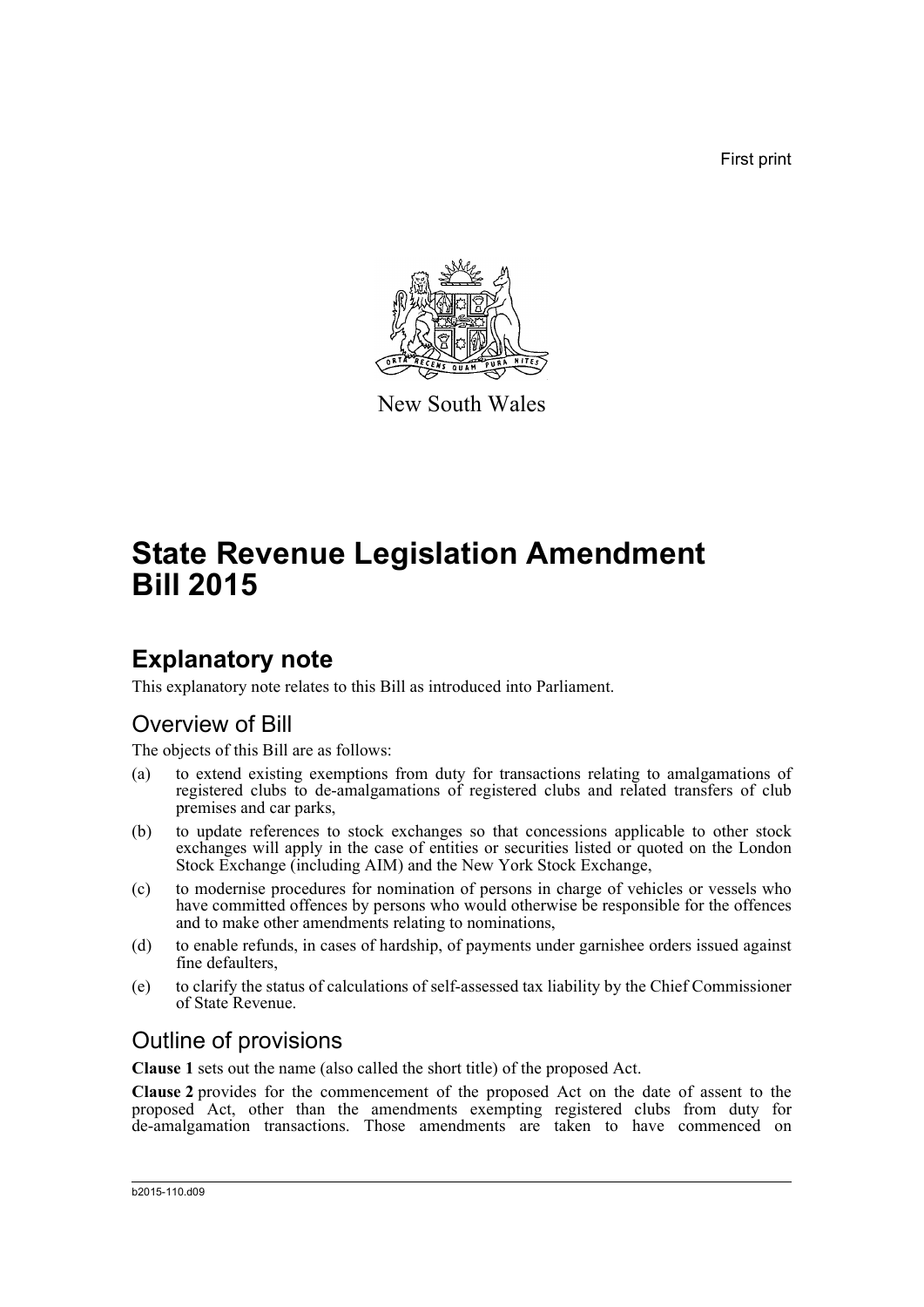20 January 2012, the date of the commencement of the de-amalgamation provisions authorising the transactions.

## **Schedule 1 Amendment of Duties Act 1997 No 123**

**Schedule 1 [1]** exempts from duty a transfer, or agreement for the sale or transfer, of dutiable property to give effect to an amalgamation or de-amalgamation, or both, of a registered club. Currently, the exemption applies only to amalgamations. An exemption is also conferred for the transfer, or an agreement for the sale or transfer, of the premises or car park of a club for the purposes of an amalgamation or de-amalgamation, or both. The proposed amendment is taken to have commenced on the date of the commencement of the de-amalgamation provisions authorising the transactions.

**Schedule 1 [3], [4], [7] and [8]** include separate references to the London Stock Exchange (including AIM) and the New York Stock Exchange in the definitions of *listed company*, *listed trust*, *private company* and *recognised stock exchange*. Previously, references to those bodies were captured by references in those definitions to the World Federation of Exchanges, a body to which the London Stock Exchange and the New York Stock Exchange no longer belong. The amendments will have the effect of re-applying concessional and other provisions of the *Duties Act 1997* that previously applied to things listed or quoted on those exchanges. **Schedule 1 [2]** provides that the definitions are taken to have always referred to those exchanges.

**Schedule 1 [5] and [6]** insert definitions of *London Exchange* and *New York Exchange*.

### **Schedule 2 Amendment of Fines Act 1996 No 99**

**Schedule 2 [1]** inserts a definition of *vehicle or vessel offence*.

**Schedule 2 [2]** makes it clear that any action taken against a person's driver licence as a result of demerit points action resulting from a penalty notice is to be reversed if the penalty notice is withdrawn, and that any licence affected as a consequence, is to be restored by Roads and Maritime Services (**RMS**) from the date of withdrawal of the penalty notice (subject to any other matters that affect the licence).

**Schedule 2 [3] and [4]** modernise the process for nomination of the person who was in charge of a vehicle or vessel when an offence was committed for the purpose of proceedings being taken against that person rather than the owner of or other responsible person for the vehicle or vessel who was issued with a penalty notice for the offence. The nomination notice approved by the Commissioner of Fines Administration (the *Commissioner*) will now be able to be used by individuals rather than a statutory declaration being required. A statutory declaration may be required to be given by a responsible person who supplies a nomination notice to verify nominations contained in that notice.

**Schedule 2 [4]** also substitutes the offence relating to giving a false nomination in a nomination notice and increases penalties for offences. The new offence reflects the corresponding offence under the *Road Transport Act 2013* and, in particular, does not require the person committing the offence to know that the information is false.

**Schedule 2 [5]** omits repealed offences from the list of vehicle and vessel offences for which a nomination may be given. **Schedule 2 [9]** inserts a provision that continues the application of the nomination provision to enforcement proceedings for those offences.

**Schedule 2 [6]** adds offences relating to the deposit of litter from a motor vehicle or a trailer attached to a motor vehicle to the list of vehicle and vessel offences for which a nomination may be made.

**Schedule 2** [7] requires the Commissioner to seek a review of a decision to issue a penalty notice for a vehicle or vessel offence before annulling a penalty notice enforcement order for the offence, if a nomination notice nominating a person who was in charge of the vehicle or vessel is given to the Commissioner. It does not matter if the nomination notice was given outside the time required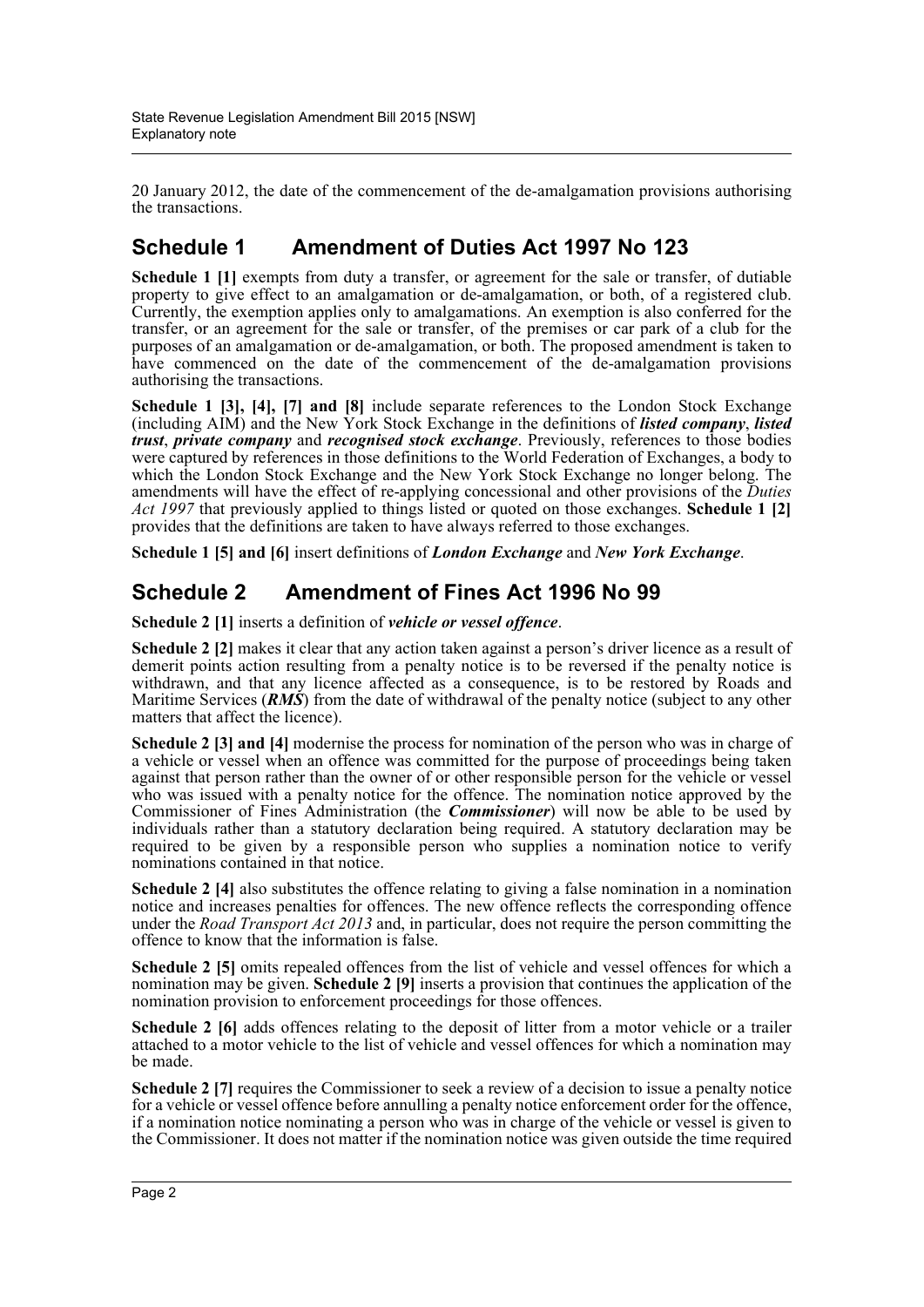for providing it. The effect of the amendment is to provide an alternative to referral to the Local Court on annulment, as a review may result in the withdrawal of the penalty notice enforcement order and the order ceasing to have effect.

**Schedule 2 [8]** enables the Commissioner to refund to a fine defaulter an amount paid to the Commissioner under a fine defaulter garnishee order. The refund may be paid on application by the fine defaulter, or on the Commissioner's own motion, if the Commissioner thinks it appropriate to do so on the grounds of hardship. A refund will not affect the liability for the debt concerned.

**Schedule 2 [9]** inserts savings and transitional provisions consequent on the enactment of the proposed Schedule.

## **Schedule 3 Amendment of Road Transport Act 2013 No 18**

**Schedule 3 [1] and [4]–[7]** modernise the process for nomination of the person who was in charge of a vehicle when a camera recorded or parking offence was committed for the purpose of proceedings being taken against that person rather than the owner of or other responsible person for the vehicle who was issued with a penalty notice for the offence. The relevant nomination document approved by RMS will now be able to be used by individuals rather than a statutory declaration being required. A statutory declaration may be required to be given by a responsible person who supplies a relevant nomination document to verify nominations contained in that document.

**Schedule 3 [2] and [3]** increase the maximum penalty that may be imposed for making a false nomination in a relevant nomination document from \$11,000 to \$22,000 for corporations and from \$5,500 to \$11,000 for individuals.

**Schedule 3 [8]** imposes an additional penalty of \$5,500 for the offence of failing to provide a statutory declaration verifying nominations contained in a relevant nomination document, if committed by an individual. Currently, only corporations can be required to provide such a statutory declaration.

### **Schedule 4 Amendment of Taxation Administration Act 1996 No 97**

**Schedule 4 [1]** confirms that a calculation by the Chief Commissioner of State Revenue of the tax liability of a person on the basis of a payroll tax return is an assessment of tax liability. One consequence of this is that the time limits for objections to assessments, and for reassessments, will apply to those matters from the date of the calculation. The effect of the provision may be extended by regulation to other kinds of tax liabilities.

**Schedule 4 [2]** preserves the operation of a court decision insofar as it is inconsistent with the amendment made by **Schedule 4 [1]**.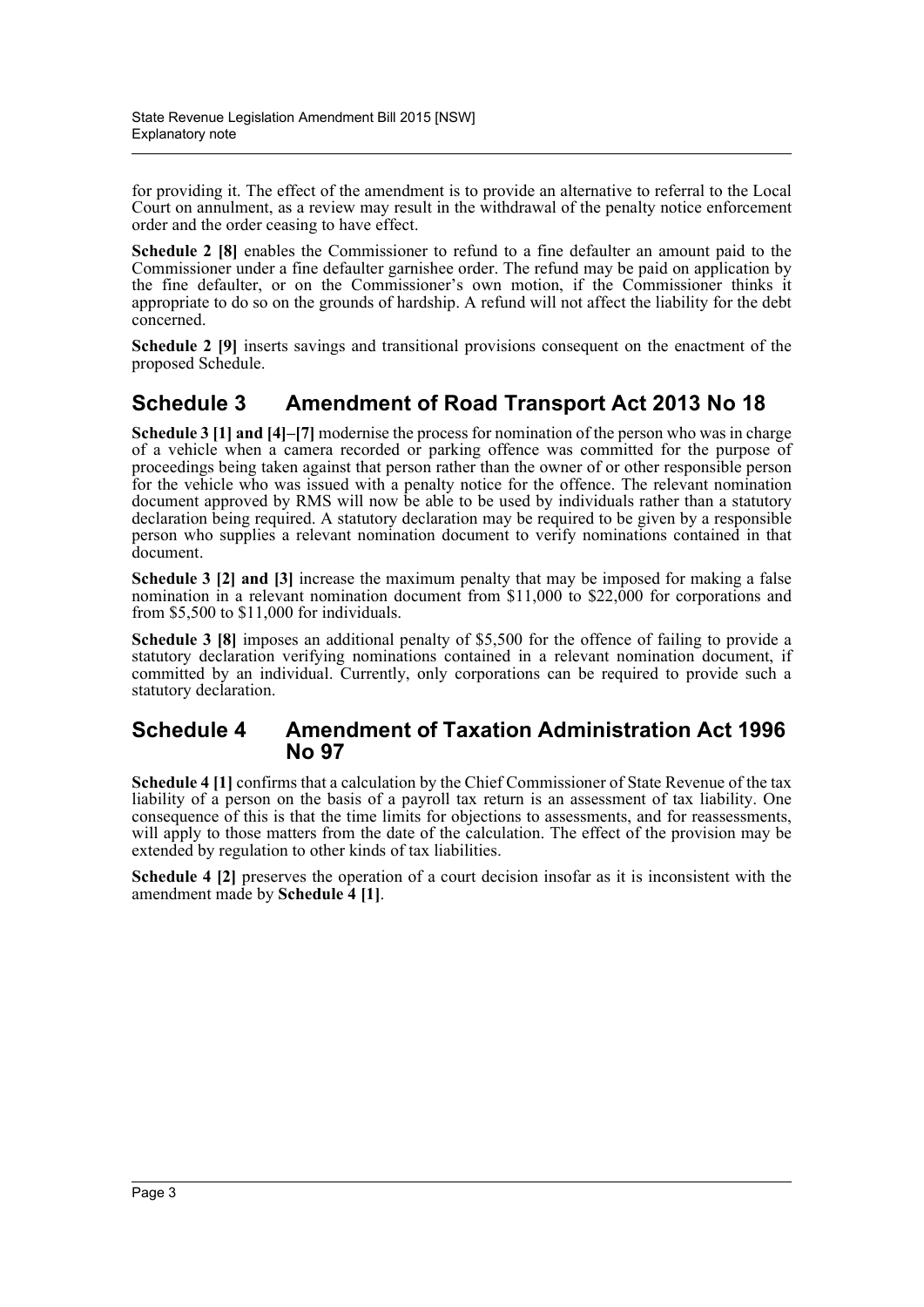First print



New South Wales

# **State Revenue Legislation Amendment Bill 2015**

# **Contents**

|            |                                                     | Page |
|------------|-----------------------------------------------------|------|
|            | Name of Act                                         | 2    |
| 2          | Commencement                                        | 2    |
| Schedule 1 | Amendment of Duties Act 1997 No 123                 | 3    |
| Schedule 2 | Amendment of Fines Act 1996 No 99                   | 5    |
| Schedule 3 | Amendment of Road Transport Act 2013 No 18          | 8    |
| Schedule 4 | Amendment of Taxation Administration Act 1996 No 97 | 9    |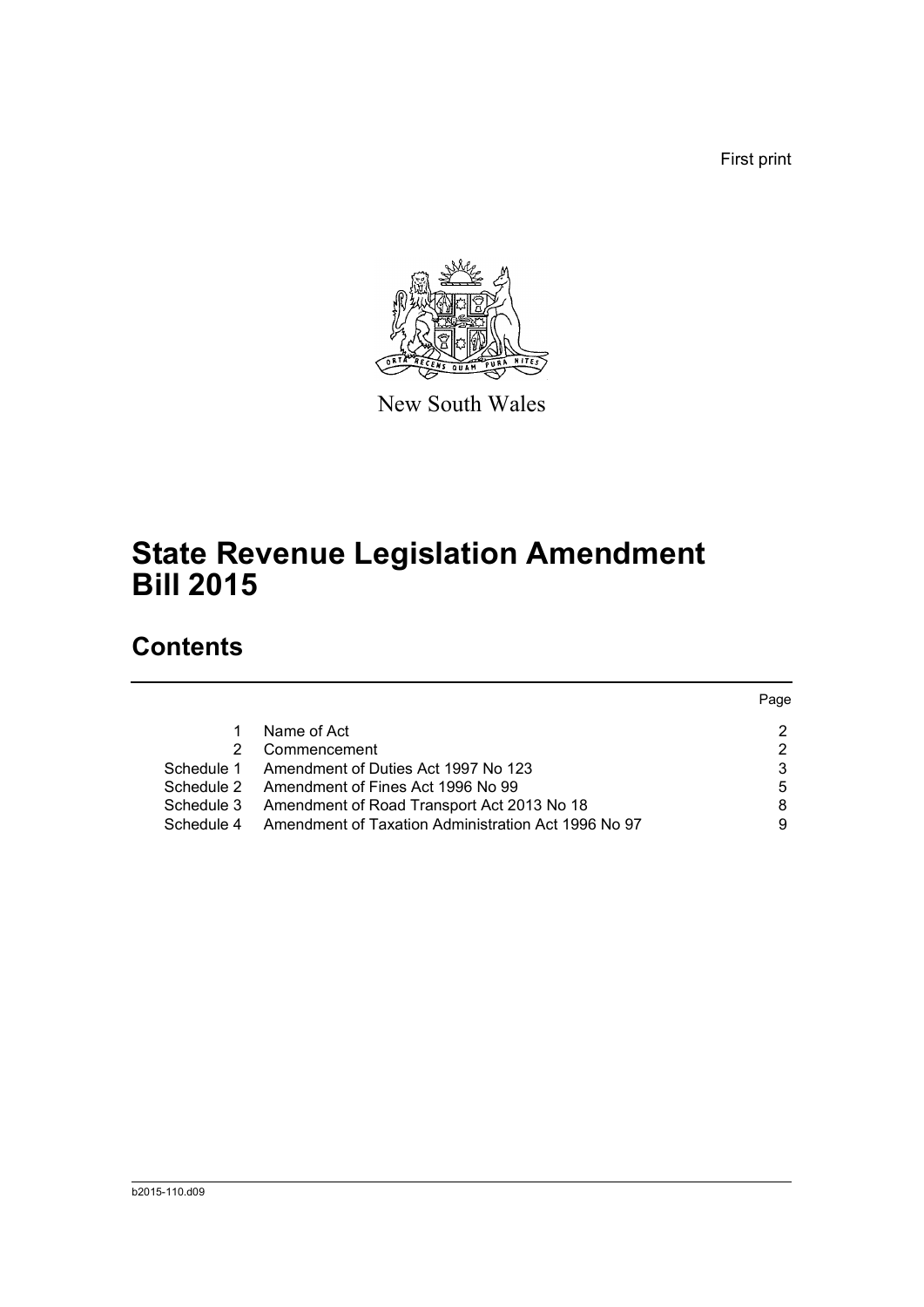

New South Wales

# **State Revenue Legislation Amendment Bill 2015**

No , 2015

### **A Bill for**

An Act to make miscellaneous changes to certain State revenue legislation.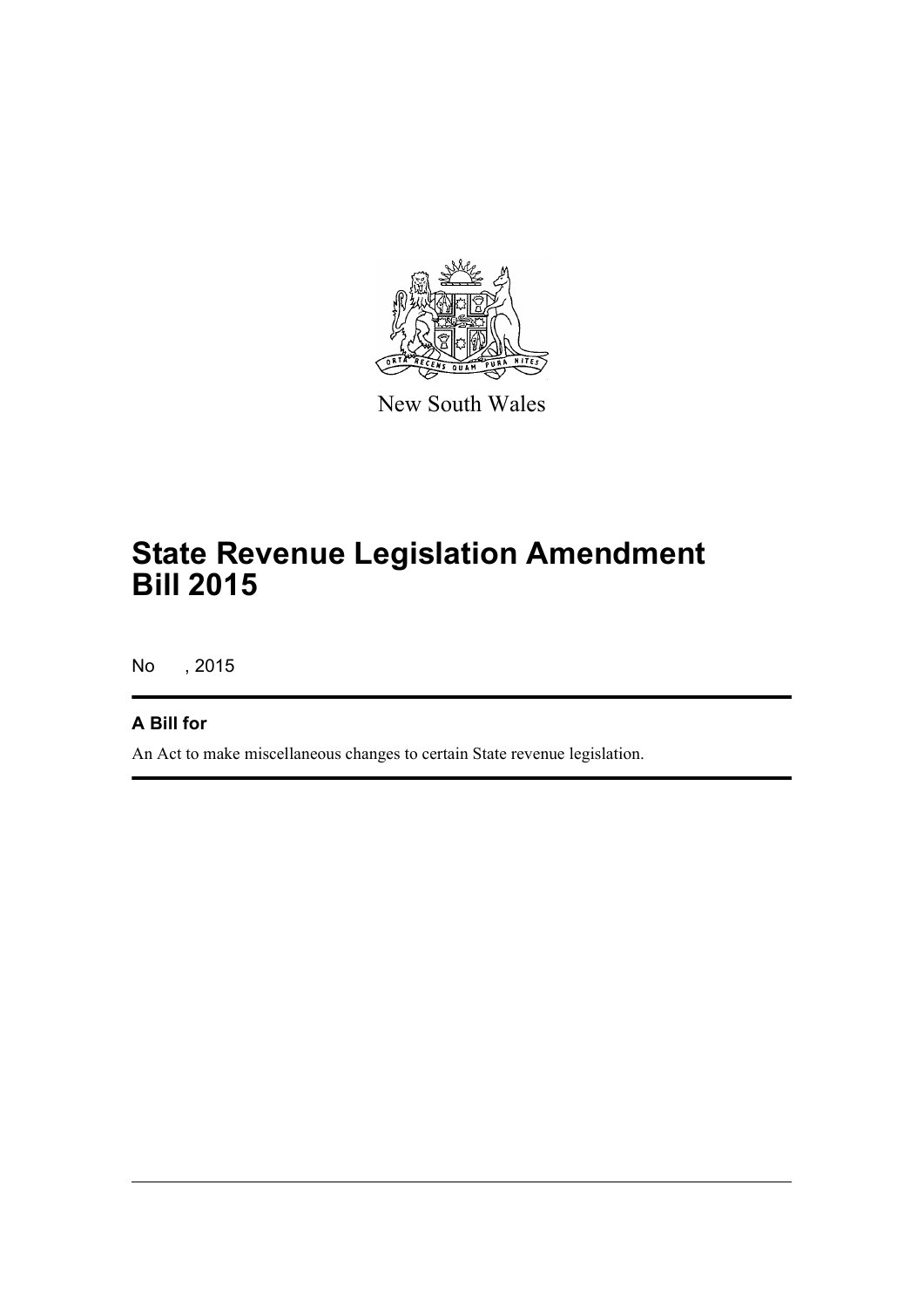State Revenue Legislation Amendment Bill 2015 [NSW]

<span id="page-5-0"></span>

| The Legislature of New South Wales enacts: |  |
|--------------------------------------------|--|
|--------------------------------------------|--|

<span id="page-5-1"></span>

|  | Name of Act         |                                                                                                   | $\mathcal{P}$ |
|--|---------------------|---------------------------------------------------------------------------------------------------|---------------|
|  |                     | This Act is the <i>State Revenue Legislation Amendment Act 2015</i> .                             | 3             |
|  | <b>Commencement</b> |                                                                                                   | 4             |
|  |                     | This Act commences on the date of assent to this Act, except as provided by<br>subsection $(2)$ . | 5<br>6        |
|  |                     | Schedule 1 [1] is taken to have commenced on 20 January 2012.                                     |               |

1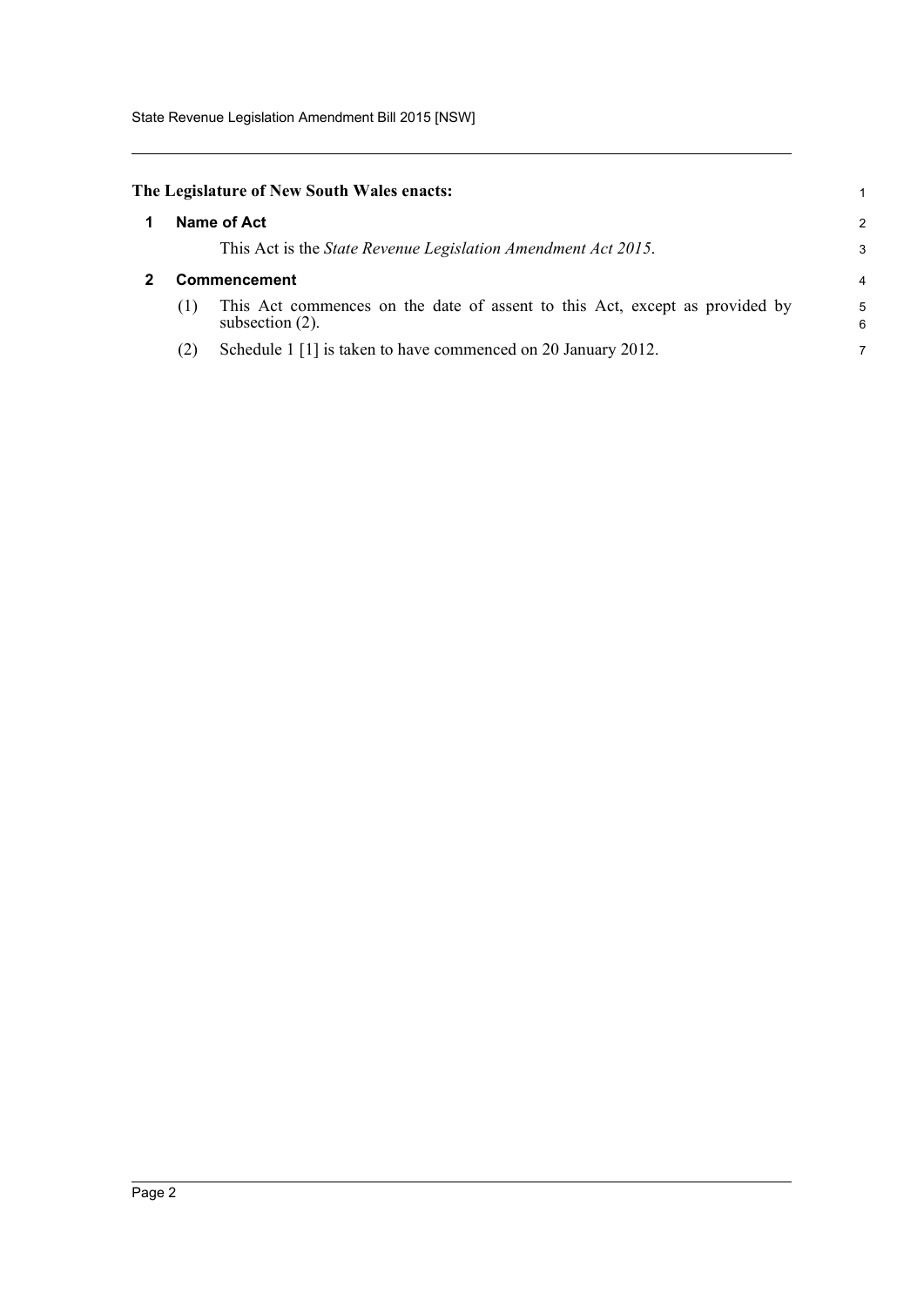<span id="page-6-0"></span>

|       | <b>Schedule 1</b> | <b>Amendment of Duties Act 1997 No 123</b>                                                                                                                                                                                                                | 1                              |
|-------|-------------------|-----------------------------------------------------------------------------------------------------------------------------------------------------------------------------------------------------------------------------------------------------------|--------------------------------|
| [1]   |                   | <b>Section 65 Exemptions from duty</b>                                                                                                                                                                                                                    | 2                              |
|       |                   | Omit section 65 (3). Insert instead:                                                                                                                                                                                                                      | 3                              |
|       | (3)               | <b>Registered clubs</b>                                                                                                                                                                                                                                   | 4                              |
|       |                   | No duty is chargeable under this Chapter on any of the following:                                                                                                                                                                                         | 5                              |
|       |                   | a transfer, or an agreement for the sale or transfer, of dutiable property<br>(a)                                                                                                                                                                         | 6                              |
|       |                   | to give effect to an amalgamation or de-amalgamation, or both, of<br>registered clubs as referred to in Divisions 1A and 1B of Part 2 of the<br>Registered Clubs Act 1976,                                                                                | $\overline{7}$<br>$\bf 8$<br>9 |
|       |                   | a transfer, or an agreement for the sale or transfer, of all or part of any<br>(b)<br>premises or an associated car park occupied by a club to another club<br>for the purposes of any such amalgamation or de-amalgamation, or<br>both,                  | 10<br>11<br>12<br>13           |
|       |                   | if any information and documents that may be required by the Chief<br>Commissioner are given to the Chief Commissioner.                                                                                                                                   | 14<br>15                       |
| $[2]$ |                   | Schedule 1 Savings, transitional and other provisions                                                                                                                                                                                                     | 16                             |
|       |                   | Insert at the end of the Schedule with appropriate Part and clause numbering:                                                                                                                                                                             | 17                             |
|       | <b>Part</b>       | Provisions consequent on enactment of State<br><b>Revenue Legislation Amendment Act 2015</b>                                                                                                                                                              | 18<br>19                       |
|       |                   | References to London Exchange and New York Exchange                                                                                                                                                                                                       | 20                             |
|       |                   | A reference in the Dictionary to the World Federation of Exchanges is taken,<br>until the date of assent to the State Revenue Legislation Amendment Act 2015,<br>to have always included a reference to the London Exchange and the New<br>York Exchange. | 21<br>22<br>23<br>24           |
| $[3]$ |                   | Dictionary, clause 1, definition of "listed company"                                                                                                                                                                                                      | 25                             |
|       | Exchange".        | Insert ", the London Exchange, the New York Exchange" after "the New Zealand                                                                                                                                                                              | 26<br>27                       |
| [4]   |                   | Dictionary, clause 1, definition of "listed trust"                                                                                                                                                                                                        | 28                             |
|       | Exchange".        | Insert ", the London Exchange, the New York Exchange" after "the New Zealand                                                                                                                                                                              | 29<br>30                       |
| [5]   |                   | Dictionary, clause 1, definition of "London Exchange"                                                                                                                                                                                                     | 31                             |
|       |                   | Insert in alphabetical order:                                                                                                                                                                                                                             | 32                             |
|       |                   | <b>London Exchange</b> means the London Stock Exchange (also known as the<br>LSE) and includes AIM.                                                                                                                                                       | 33<br>34                       |
| [6]   |                   | Dictionary, clause 1, definition of "New York Exchange"                                                                                                                                                                                                   | 35                             |
|       |                   | Insert in alphabetical order:                                                                                                                                                                                                                             | 36                             |
|       |                   | <b>New York Exchange</b> means the New York Stock Exchange (also known as<br>NYSE).                                                                                                                                                                       | 37<br>38                       |
| $[7]$ |                   | Dictionary, clause 1, definition of "private company"                                                                                                                                                                                                     | 39                             |
|       | Exchange".        | Insert ", the London Exchange, the New York Exchange" after "the New Zealand                                                                                                                                                                              | 40<br>41                       |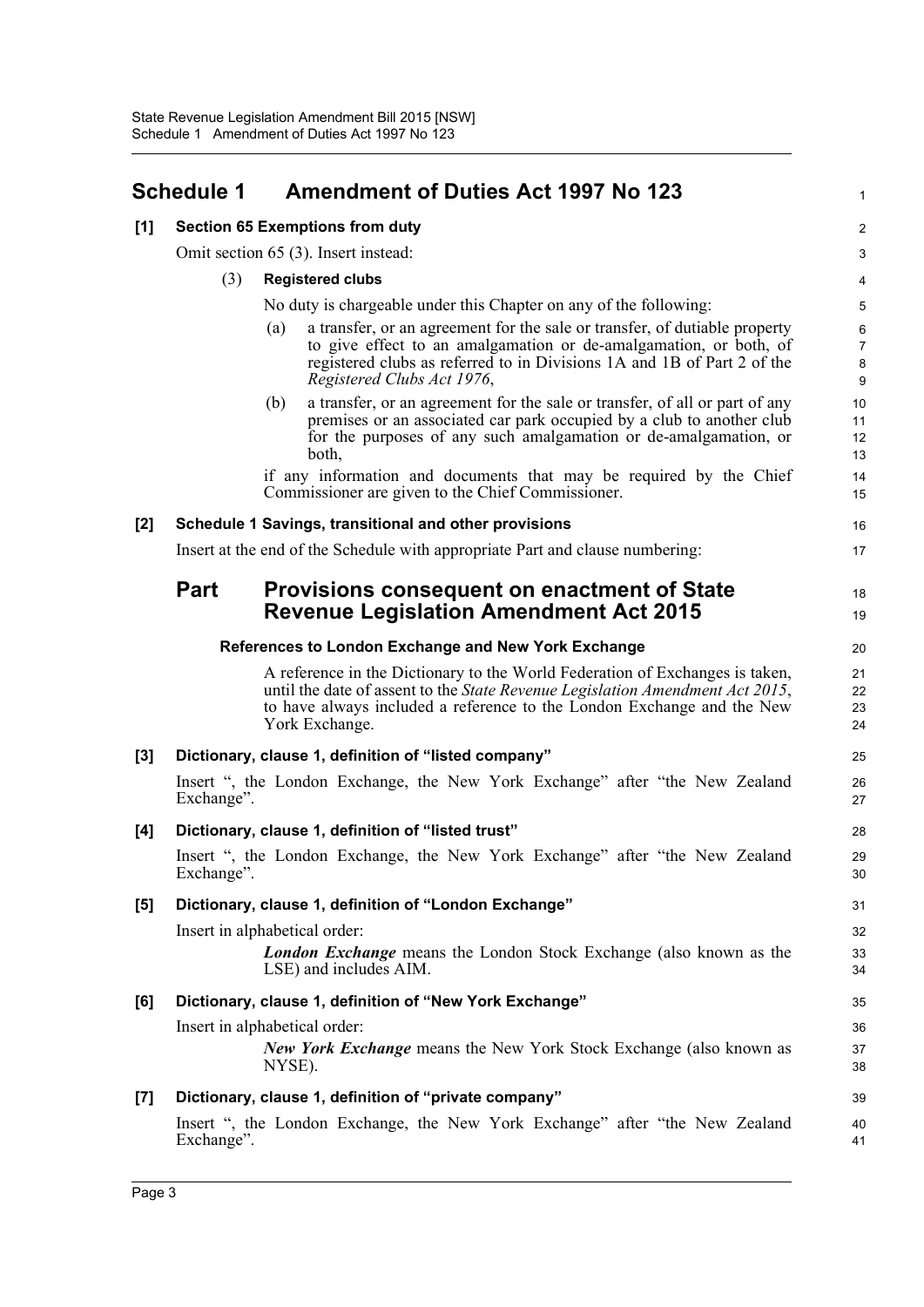| [8] |                              | Dictionary, clause 1, definition of "recognised stock exchange" |   |
|-----|------------------------------|-----------------------------------------------------------------|---|
|     | Insert after paragraph (ba): |                                                                 |   |
|     | (bb).                        | the London Exchange, or                                         | 3 |
|     | (bc)                         | the New York Exchange, or                                       |   |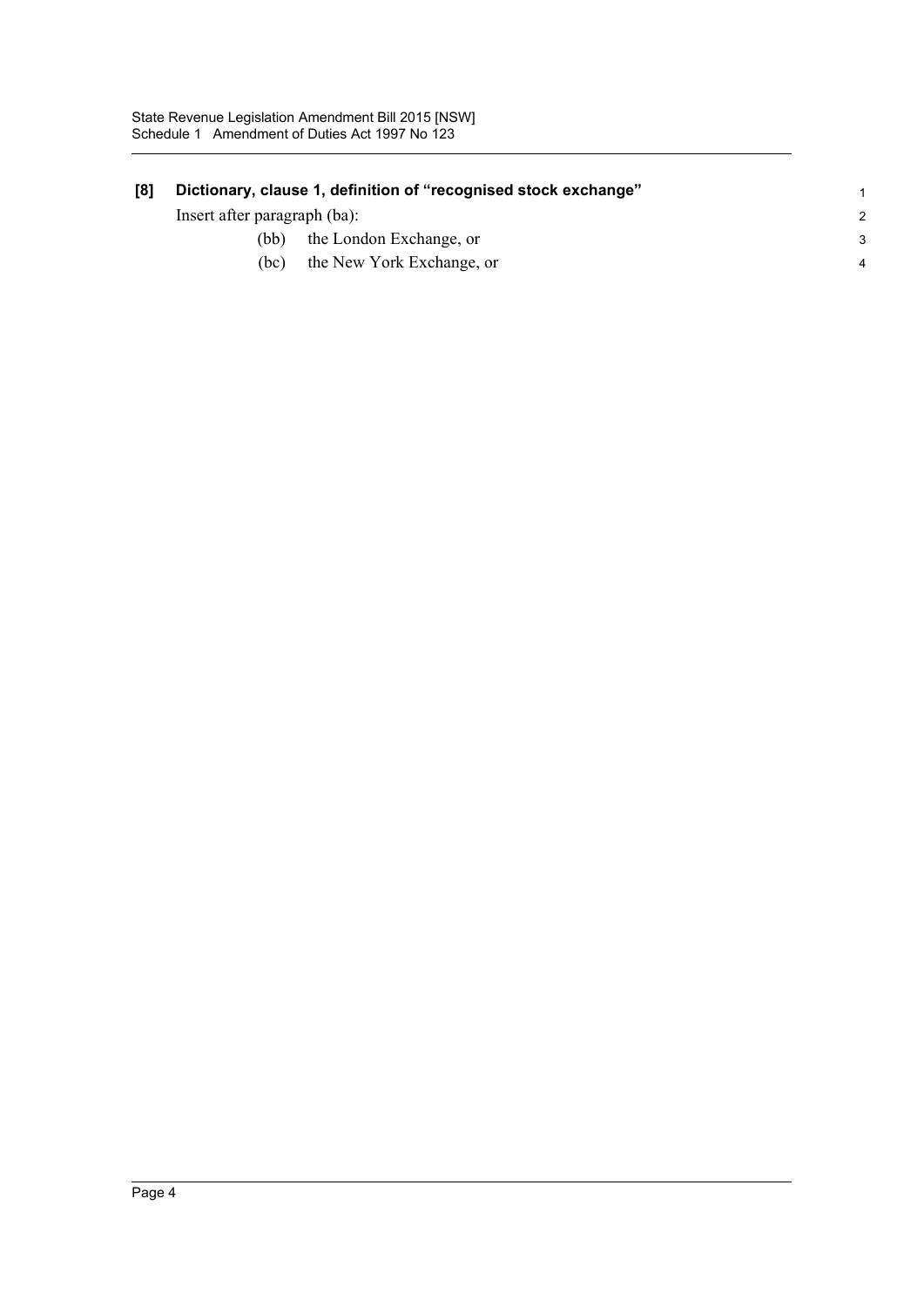### <span id="page-8-0"></span>**Schedule 2 Amendment of Fines Act 1996 No 99**

### **[1] Section 3 Definitions**

Insert in alphabetical order in section 3 (1): *vehicle or vessel offence*—see section 38.

#### **[2] Section 24G Effect of withdrawal of penalty notice**

Omit section 24G (2) (b) (i). Insert instead:

(i) any action taken to record demerit points against a person in the NSW demerit points register kept under the *Road Transport Act 2013* because of that payment is to be reversed, and any driver licence affected as a consequence of the recording of the demerit points is to be restored (subject to any other matters affecting the licence), by Roads and Maritime Services from the date of the withdrawal of the penalty notice, and

1

 $\overline{2}$ 3 4

#### **[3] Section 38 Circumstances in which person issued with penalty reminder notice for vehicle or vessel offence is not liable to pay penalty**

Omit section 38 (1) (a). Insert instead:

(a) on or before the due date specified in the penalty reminder notice, gives the appropriate officer for the penalty notice to which the penalty reminder notice relates (or other person or body specified in that notice) an approved nomination notice containing the name and address of some other person who was in charge of the vehicle or vessel concerned at all relevant times relating to the offence, or

#### **[4] Section 38 (2)–(3F)**

Omit section 38 (1A)–(3B). Insert instead:

- (2) The Commissioner may approve 1 or more notices (*approved nomination notices*) for use when nominating persons under this section as persons in charge of vehicles or vessels.
- (3) Without limiting subsection (2), the Commissioner may approve notices under that subsection:
	- (a) to be provided in printed or electronic form (or both), and
	- (b) to be used in relation to more than 1 offence involving 1 or more vehicles or vessels, if the person given the penalty reminder notice is a corporation.
- (3A) An appropriate officer for the penalty notice to which the penalty reminder notice relates may, by written notice (a *verification notice*) served on a person who gives an approved nomination notice, require the person to supply a statutory declaration for use in court proceedings verifying any of the information contained in the approved nomination notice that is specified in the verification notice.
- (3B) A person served with a verification notice must supply the required statutory declaration within the period specified in the notice (being a period of not less than 7 days after the date of service).

Maximum penalty: 50 penalty units (in the case of an individual) and 100 penalty units (in the case of a corporation).

(3C) A statutory declaration that is given for the purposes of this section, if produced in any proceedings against the person named in the declaration in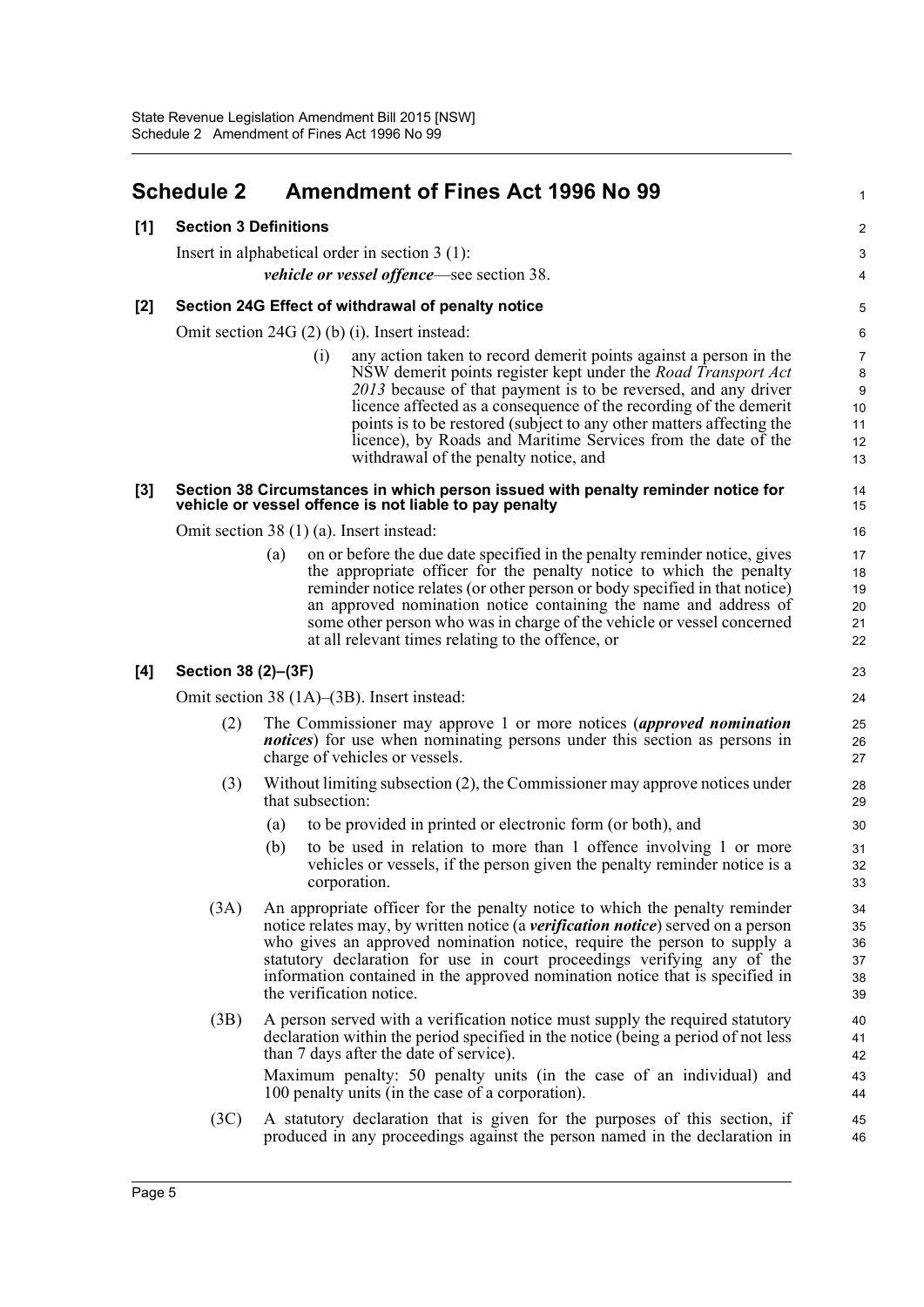|     |                    | respect of the vehicle or vessel offence concerned, is admissible and is prima<br>facie evidence that the person was in charge of the vehicle or vessel at all<br>relevant times relating to the offence.                                                                                                                                                                                                                            | $\mathbf{1}$<br>$\boldsymbol{2}$<br>$\mathbf{3}$                   |
|-----|--------------------|--------------------------------------------------------------------------------------------------------------------------------------------------------------------------------------------------------------------------------------------------------------------------------------------------------------------------------------------------------------------------------------------------------------------------------------|--------------------------------------------------------------------|
|     | (3D)               | A statutory declaration that relates to more than one vehicle or vessel offence<br>is not a statutory declaration under, or for the purposes of, this section unless<br>each of the offences is a camera recorded offence (within the meaning of<br>Division 2 of Part 7.3 of the <i>Road Transport Act 2013</i> ) detected by the same<br>camera device at approximately the same time.                                             | $\overline{\mathbf{4}}$<br>$\mathbf 5$<br>6<br>$\overline{7}$<br>8 |
|     | (3E)               | A person must not, in an approved nomination notice given under<br>subsection (1), falsely nominate another person as the person who was in<br>charge of the vehicle or vessel at the time the offence occurred.<br>Maximum penalty:<br>if the offence relates to a vehicle or vessel registered or owned<br>(a)<br>otherwise than in the name of an individual—200 penalty units, or<br>in any other case—100 penalty units.<br>(b) | $9\,$<br>10<br>11<br>12<br>13<br>14<br>15                          |
|     | (3F)               | A person falsely nominates another person as the person in charge of a vehicle<br>or vessel for the purposes of subsection (3E) if either a false name or address<br>(or both a false name and address) for the other person is given in an approved<br>nomination notice.                                                                                                                                                           | 16<br>17<br>18<br>19                                               |
| [5] |                    | Section 38 (4), definition of "vehicle or vessel offence"                                                                                                                                                                                                                                                                                                                                                                            | 20                                                                 |
|     |                    | Omit paragraphs $(b)$ , $(k)$ and $(n)$ .                                                                                                                                                                                                                                                                                                                                                                                            | 21                                                                 |
| [6] |                    | Section 38 (4), definition of "vehicle or vessel offence"                                                                                                                                                                                                                                                                                                                                                                            | 22                                                                 |
|     |                    | Insert after paragraph (e):                                                                                                                                                                                                                                                                                                                                                                                                          | 23                                                                 |
|     |                    | (e1)<br>an offence under section 146 of the Protection of the Environment<br>Operations Act 1997,                                                                                                                                                                                                                                                                                                                                    | 24<br>25                                                           |
| [7] |                    | Section 49A Review of penalty notice before annulment                                                                                                                                                                                                                                                                                                                                                                                | 26                                                                 |
|     |                    | Insert after section $49A(1)$ :                                                                                                                                                                                                                                                                                                                                                                                                      | 27                                                                 |
|     | (1A)               | Before the Commissioner annuls a penalty notice enforcement order relating<br>to a vehicle or vessel offence, the Commissioner is to seek a review of the<br>decision to issue a penalty notice to which the order applies if an approved<br>nomination notice in relation to the offence (within the meaning of section 38)<br>is given to the Commissioner or the appropriate officer for the penalty notice<br>for the offence.   | 28<br>29<br>30<br>31<br>32<br>33                                   |
|     | (1B)               | For the purposes of subsection $(1A)$ and the review under this section, it does<br>not matter if the approved nomination notice is not given within the period<br>required by section 38.                                                                                                                                                                                                                                           | 34<br>35<br>36                                                     |
| [8] | <b>Section 77A</b> |                                                                                                                                                                                                                                                                                                                                                                                                                                      | 37                                                                 |
|     |                    | Insert after section 77:                                                                                                                                                                                                                                                                                                                                                                                                             | 38                                                                 |
|     | 77A                | Garnishee order refunds in case of hardship                                                                                                                                                                                                                                                                                                                                                                                          | 39                                                                 |
|     | (1)                | The Commissioner may, on the Commissioner's own initiative or on the<br>application of a fine defaulter, refund an amount paid to the Commissioner<br>under a garnishee order if the Commissioner thinks it appropriate to do so on<br>the ground of hardship experienced by the fine defaulter or a dependant of the<br>fine defaulter because of payments under the garnishee order.                                               | 40<br>41<br>42<br>43<br>44                                         |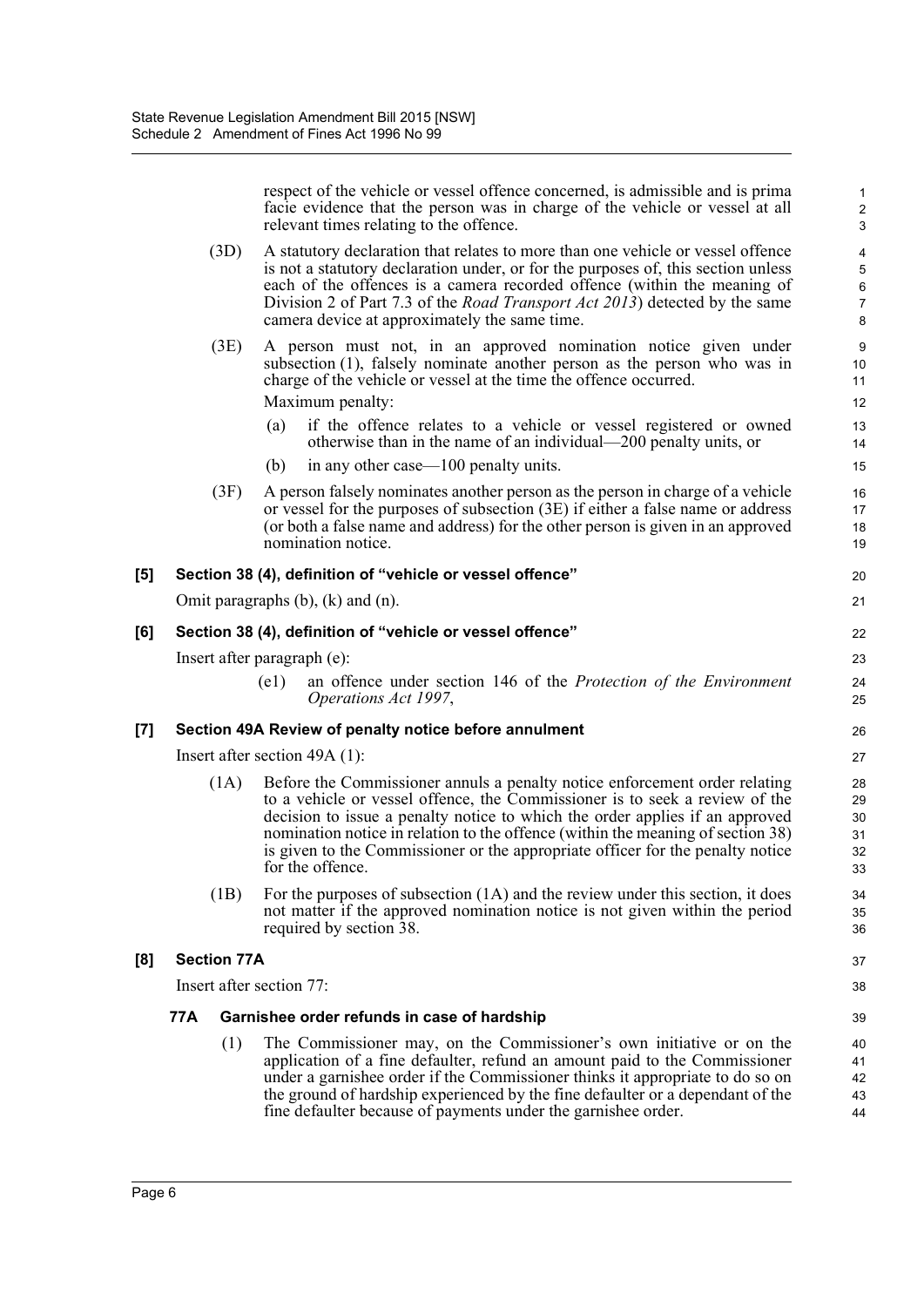|                   | (2)  | A refund does not affect the liability of the fine defaulter for any debt that is<br>the subject of the garnishee order, including for any amount refunded to the<br>fine defaulter. | $\mathbf{1}$<br>$\overline{2}$<br>3 |
|-------------------|------|--------------------------------------------------------------------------------------------------------------------------------------------------------------------------------------|-------------------------------------|
|                   | (3)  | This section does not affect any other right of a fine defaulter to seek a review<br>or to apply to the Hardship Review Board under this Act.                                        | 4<br>5                              |
| [9]               |      | Schedule 3 Savings, transitional and other provisions                                                                                                                                | 6                                   |
|                   |      | Insert at the end of the Schedule with appropriate Part and clause numbering:                                                                                                        | $\overline{7}$                      |
|                   | Part | <b>Provisions consequent on enactment of State</b>                                                                                                                                   | 8                                   |
|                   |      | <b>Revenue Legislation Amendment Act 2015</b>                                                                                                                                        | 9                                   |
| <b>Definition</b> |      | 10                                                                                                                                                                                   |                                     |
|                   |      | In this Part:                                                                                                                                                                        | 11                                  |
|                   |      | <b>amending Act</b> means the State Revenue Legislation Amendment Act 2015.                                                                                                          | 12                                  |
|                   |      | Enforcement action relating to repealed offences                                                                                                                                     | 13                                  |
|                   |      | Section 38, as in force immediately before the repeal of paragraphs $(b)$ , $(k)$                                                                                                    | 14                                  |
|                   |      | and (n) of the definition of <i>vehicle or vessel offence</i> in section 38 $(4)$ ,                                                                                                  | 15                                  |
|                   |      | continues to apply in relation to any enforcement action relating to an offence<br>specified in those paragraphs.                                                                    | 16<br>17                            |
|                   |      | Refunds of amounts payable under garnishee orders                                                                                                                                    | 18                                  |
|                   |      | Section 77A, as inserted by the amending Act, extends to garnishee orders and                                                                                                        | 19                                  |
|                   |      | payments made under those orders before the commencement of that section.                                                                                                            | 20                                  |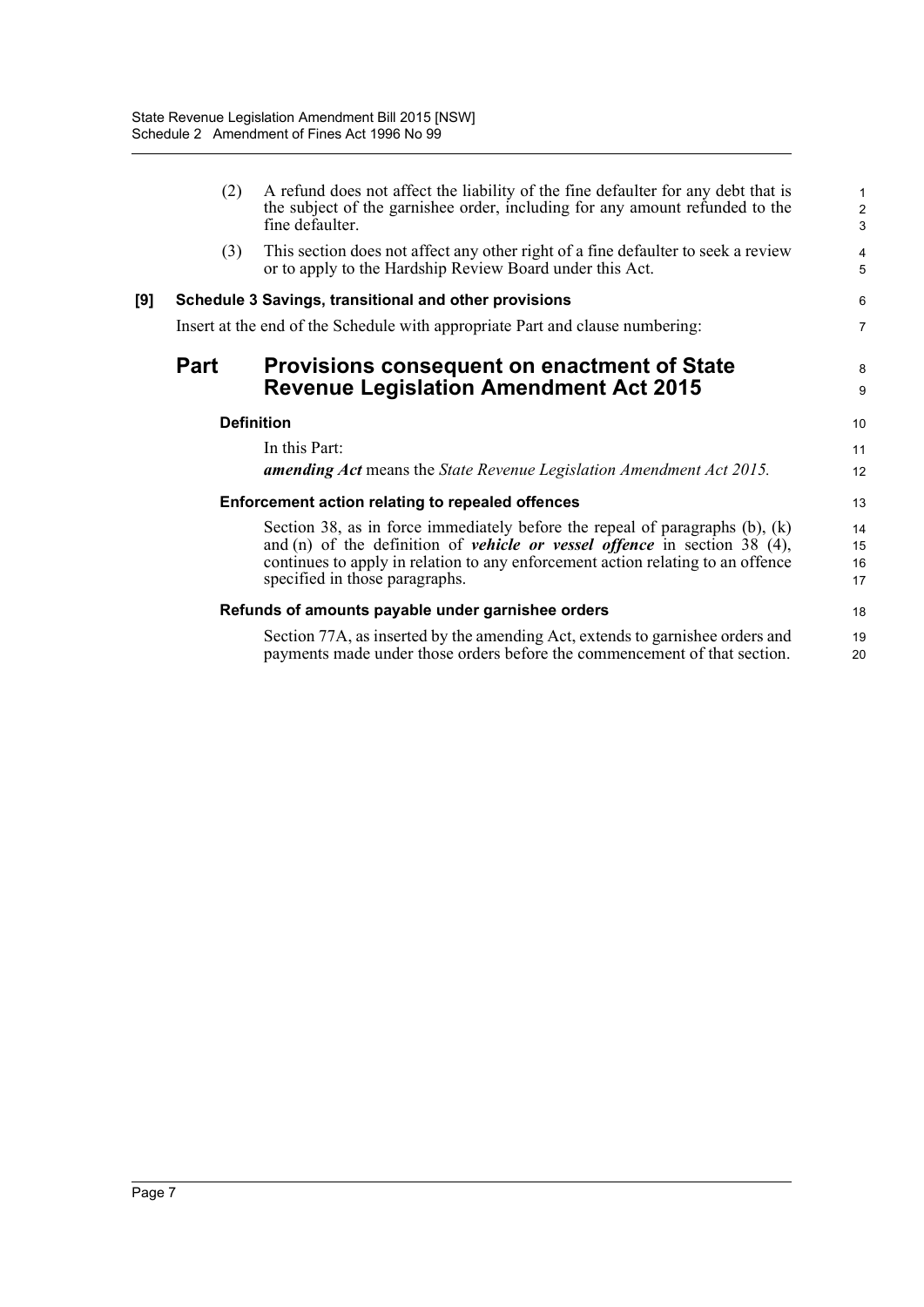## <span id="page-11-0"></span>**Schedule 3 Amendment of Road Transport Act 2013 No 18**

1

| [1]   | <b>Section 183 Definitions</b>                                                                                                                                                                                                                                                                                                                                                                                                                                                             | $\overline{2}$                   |  |
|-------|--------------------------------------------------------------------------------------------------------------------------------------------------------------------------------------------------------------------------------------------------------------------------------------------------------------------------------------------------------------------------------------------------------------------------------------------------------------------------------------------|----------------------------------|--|
|       | Omit the definition of <i>relevant nomination document</i> from section 183 (1). Insert instead:                                                                                                                                                                                                                                                                                                                                                                                           |                                  |  |
|       | <i>relevant nomination document</i> means:                                                                                                                                                                                                                                                                                                                                                                                                                                                 | 4                                |  |
|       | in the case of a responsible person served with a penalty notice in<br>(a)<br>relation to a designated offence—an approved nomination document<br>under section $189(1)$ , or                                                                                                                                                                                                                                                                                                              | 5<br>6<br>7                      |  |
|       | in the case of a responsible person served with a court attendance notice<br>(b)<br>in relation to a designated offence—a statutory declaration.                                                                                                                                                                                                                                                                                                                                           | 8<br>9                           |  |
| [2]   | Section 188 Offences relating to nominations                                                                                                                                                                                                                                                                                                                                                                                                                                               | 10                               |  |
|       | Omit "100 penalty units" from section 188 (2). Insert instead "200 penalty units".                                                                                                                                                                                                                                                                                                                                                                                                         | 11                               |  |
| [3]   | Section 188 (2), penalty                                                                                                                                                                                                                                                                                                                                                                                                                                                                   | 12                               |  |
|       | Omit "50 penalty units". Insert instead "100 penalty units".                                                                                                                                                                                                                                                                                                                                                                                                                               | 13                               |  |
| [4]   | Section 189 Nominations by responsible persons                                                                                                                                                                                                                                                                                                                                                                                                                                             |                                  |  |
|       | Omit "corporations" where firstly occurring in section 189 (1).                                                                                                                                                                                                                                                                                                                                                                                                                            |                                  |  |
|       | Insert instead "responsible persons".                                                                                                                                                                                                                                                                                                                                                                                                                                                      |                                  |  |
| $[5]$ | <b>Section 189 (1)</b>                                                                                                                                                                                                                                                                                                                                                                                                                                                                     |                                  |  |
|       | Omit "the corporations are". Insert instead "they are".                                                                                                                                                                                                                                                                                                                                                                                                                                    | 18                               |  |
| [6]   | <b>Section 189 (3)</b>                                                                                                                                                                                                                                                                                                                                                                                                                                                                     |                                  |  |
|       | Omit the subsection. Insert instead:                                                                                                                                                                                                                                                                                                                                                                                                                                                       |                                  |  |
|       | (3)<br>If a responsible person for a vehicle supplies an approved nomination<br>document to an authorised officer for the purpose of section 185 or 186, an<br>authorised officer may, by written notice served on the person (a verification<br><i>notice</i> ), require the person to supply a statutory declaration for use in court<br>proceedings that verifies such of the nominations contained in the approved<br>nomination document as are specified in the verification notice. | 21<br>22<br>23<br>24<br>25<br>26 |  |
| $[7]$ | <b>Section 189 (4)</b>                                                                                                                                                                                                                                                                                                                                                                                                                                                                     |                                  |  |
|       | Omit "corporation". Insert instead "person".                                                                                                                                                                                                                                                                                                                                                                                                                                               | 28                               |  |
| [8]   | Section 189 (4), penalty                                                                                                                                                                                                                                                                                                                                                                                                                                                                   |                                  |  |
|       | Omit "100 penalty units".                                                                                                                                                                                                                                                                                                                                                                                                                                                                  |                                  |  |
|       | Insert instead "50 penalty units (in the case of an individual) or 100 penalty units (in the<br>case of a corporation)".                                                                                                                                                                                                                                                                                                                                                                   | 31<br>32                         |  |
|       |                                                                                                                                                                                                                                                                                                                                                                                                                                                                                            |                                  |  |